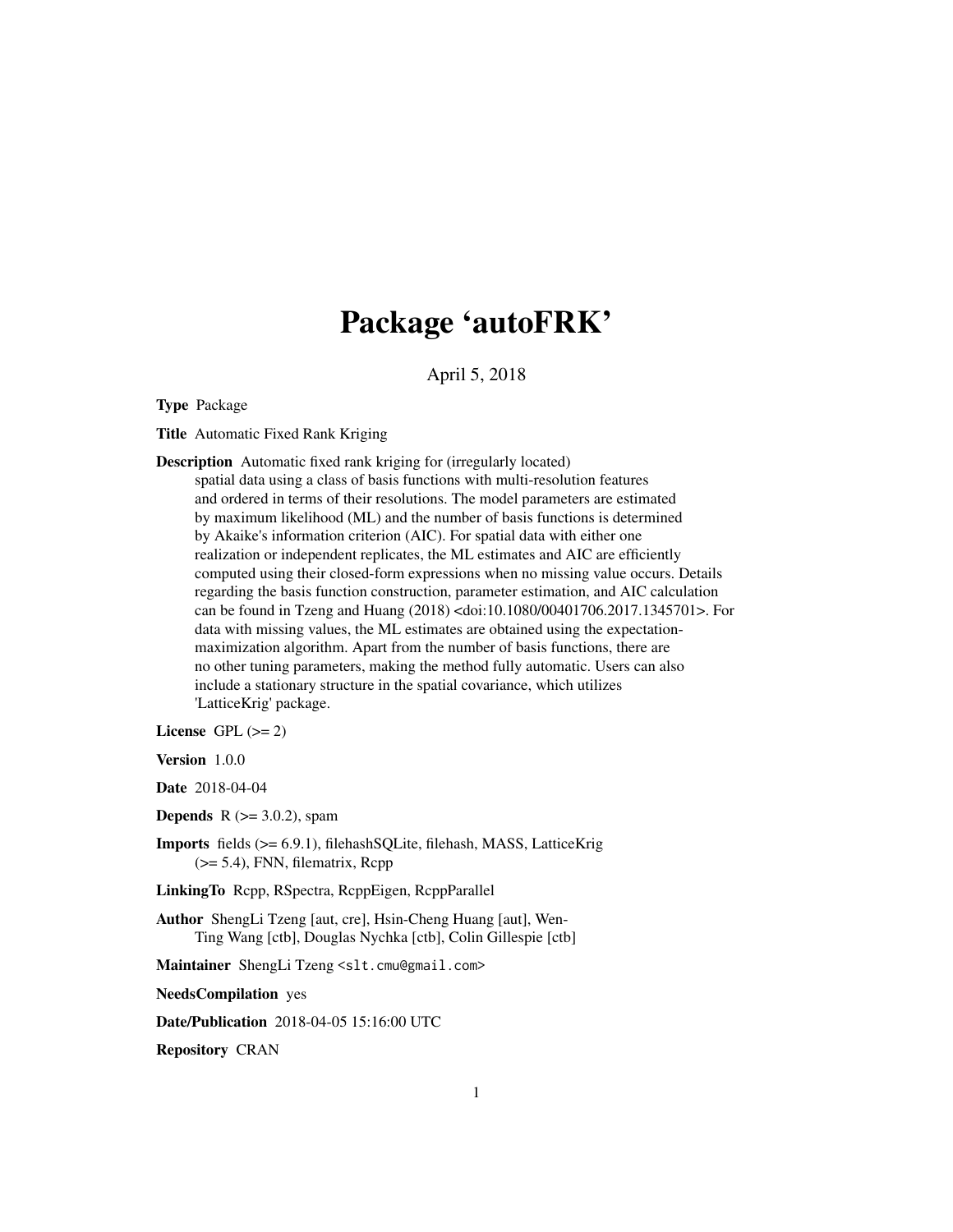### <span id="page-1-0"></span>R topics documented:

| Index |  |  |  |  |  |  |  |  |  |  |  |  |  |  |  |  |  |  |  |  | $\overline{\mathbf{S}}$ |
|-------|--|--|--|--|--|--|--|--|--|--|--|--|--|--|--|--|--|--|--|--|-------------------------|
|       |  |  |  |  |  |  |  |  |  |  |  |  |  |  |  |  |  |  |  |  |                         |
|       |  |  |  |  |  |  |  |  |  |  |  |  |  |  |  |  |  |  |  |  |                         |
|       |  |  |  |  |  |  |  |  |  |  |  |  |  |  |  |  |  |  |  |  |                         |
|       |  |  |  |  |  |  |  |  |  |  |  |  |  |  |  |  |  |  |  |  |                         |

<span id="page-1-1"></span>autoFRK *Automatic Fixed Rank Kriging*

#### Description

This function performs resolution adaptive fixed rank kriging based on spatial data observed at one or multiple time points via the following spatial random-effects model:

 $z[t] = \mu + G \cdot w[t] + \eta[t] + e[t], w[t] \sim N(0, M), e[t] \sim N(0, s \cdot D); t = 1, ..., T,$ 

where  $z[t]$  is an *n*-vector of (partially) observed data at *n* locations,  $\mu$  is an *n*-vector of deterministic mean values, D is a given n by n matrix, G is a given *n* by K matrix,  $\eta[t]$  is an n-vector of random variables corresponding to a spatial stationary process, and  $w[t]$  is a K-vector of unobservable random weights. Parameters are estimated by maximum likelihood in a closed-form expression. The matrix G corresponding to basis functions is given by an ordered class of thin-plate spline functions, with the number of basis functions selected by Akaike's information criterion.

#### Usage

```
autoFRK(Data, loc, mu = 0, D = diag.spam(NROW(Data)),
 G = NULL, finescale = FALSE, maxit = 50, tolerance = 0.1^6,
 maxK = NULL, Kseq = NULL, method = c("fast", "EM"), n.neighbor = 3,
 maxknot = 5000
```
#### Arguments

| Data      | <i>n</i> by <i>T</i> data matrix (NA allowed) with $z[t]$ as the <i>t</i> -th column.                                                                                                                                       |
|-----------|-----------------------------------------------------------------------------------------------------------------------------------------------------------------------------------------------------------------------------|
| $1$ oc    | $n$ by $d$ matrix of coordinates corresponding to $n$ locations.                                                                                                                                                            |
| mu        | <i>n</i> -vector or scalar for $\mu$ ; Default is 0.                                                                                                                                                                        |
| D         | <i>n</i> by <i>n</i> matrix (preferably sparse) for the covariance matrix of the measurement<br>errors up to a constant scale. Default is an identity matrix.                                                               |
| G         | <i>n</i> by <i>K</i> matrix of basis function values with each column being a basis function<br>taken values at loc. Default is NULL, which is automatic determined.                                                        |
| finescale | logical; if TRUE then a (approximate) stationary finer scale process $\eta[t]$ will be<br>included based on Lattice Krig pacakge. In such a case, only the diagonals of<br>D would be taken into account. Default is FALSE. |
| maxit     | maximum number of iterations. Default is 50.                                                                                                                                                                                |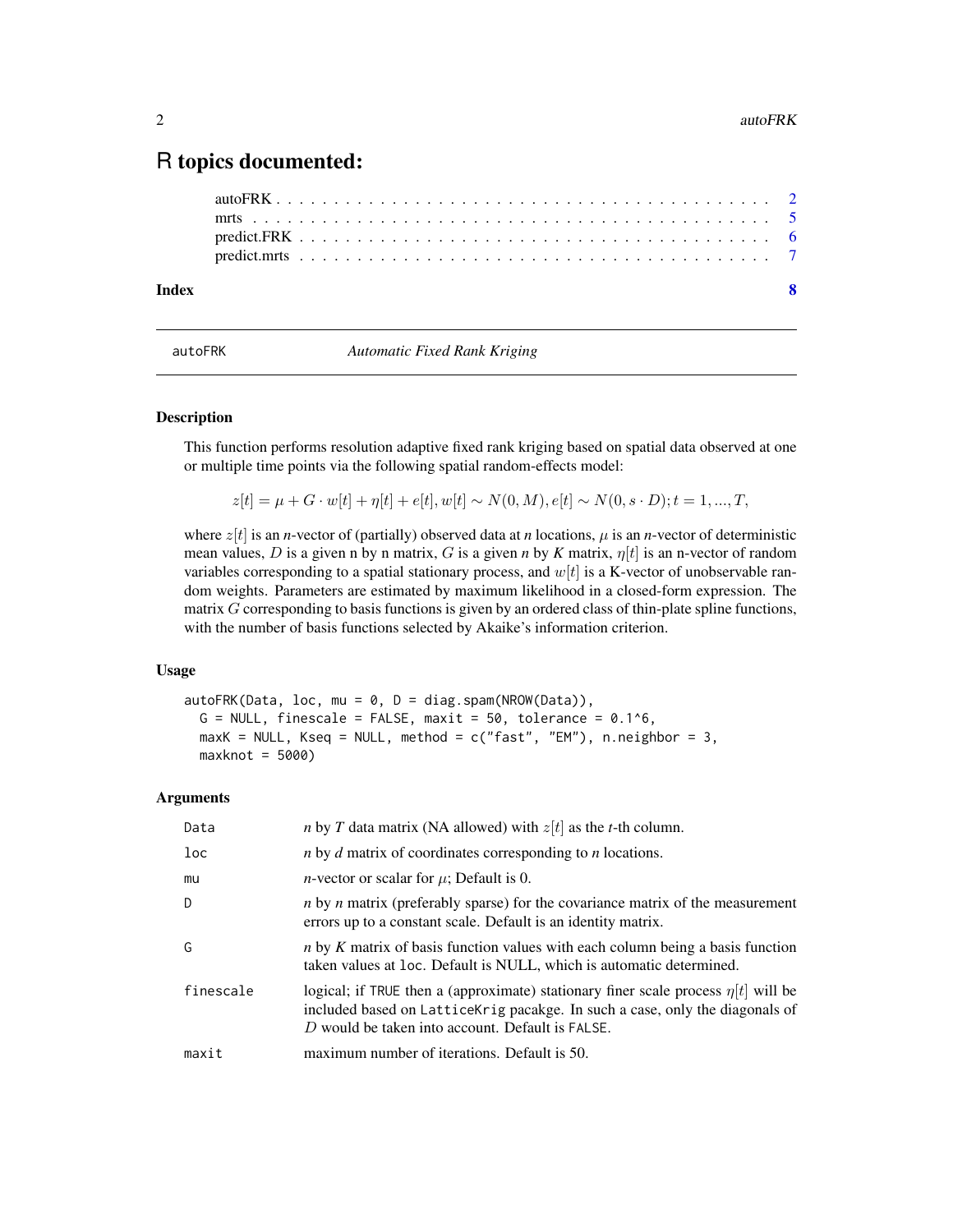#### <span id="page-2-0"></span>autoFRK 3

| tolerance  | precision tolerance for convergence check. Default is 0.1 <sup>1</sup> 6.                                                                                                                       |
|------------|-------------------------------------------------------------------------------------------------------------------------------------------------------------------------------------------------|
| maxK       | maximum number of basis functions considered. Default is $10 \cdot \sqrt{n}$ for $n > 100$<br>or <i>n</i> for $n \leq 100$ .                                                                    |
| Kseg       | user-specified vector of numbers of basis functions considered. Default is NULL,<br>which is determined from maxK.                                                                              |
| method     | "fast" or " EM"; if "fast" then the missing data are filled in using k-nearest-<br>neighbor imputation; if "EM" then the missing data are taken care by the EM<br>algorithm. Default is "fast". |
| n.neighbor | number of neighbors to be used in the "fast" imputation method. Default is 3.                                                                                                                   |
| maxknot    | maximum number of knots to be used in generating basis functions. Default is<br>5000.                                                                                                           |

#### Details

The function computes the ML estimate of M using the closed-form expression in Tzeng and Huang (2017). If the user would like to specify a D other than an identity matrix for a large *n*, it is better to provided via spam function in spam package.

#### Value

an object of class FRK is returned, which is a list of the following components:

| M         | ML estimate of $M$ .                                                                                                    |
|-----------|-------------------------------------------------------------------------------------------------------------------------|
| S         | estimate for the scale parameter of measurement errors.                                                                 |
| negloglik | negative log-likelihood.                                                                                                |
| W         | K by T matrix with $w[t]$ as the t-th column.                                                                           |
| V         | K by K matrix of the prediction error covariance matrix of $w[t]$ .                                                     |
| G         | user specified basis function matrix or an automatically generated mrts object.                                         |
| LKobj     | a list from calling LKrig. MLE in LatticeKrig package if useLK=TRUE; other-<br>wise NULL. See that package for details. |

#### Author(s)

ShengLi Tzeng and Hsin-Cheng Huang.

#### References

Tzeng, S., & Huang, H.-C. (2018). Resolution Adaptive Fixed Rank Kriging, Technometrics, https://doi.org/10.1080/00401706.2017.1345701.

#### See Also

[predict.FRK](#page-5-1)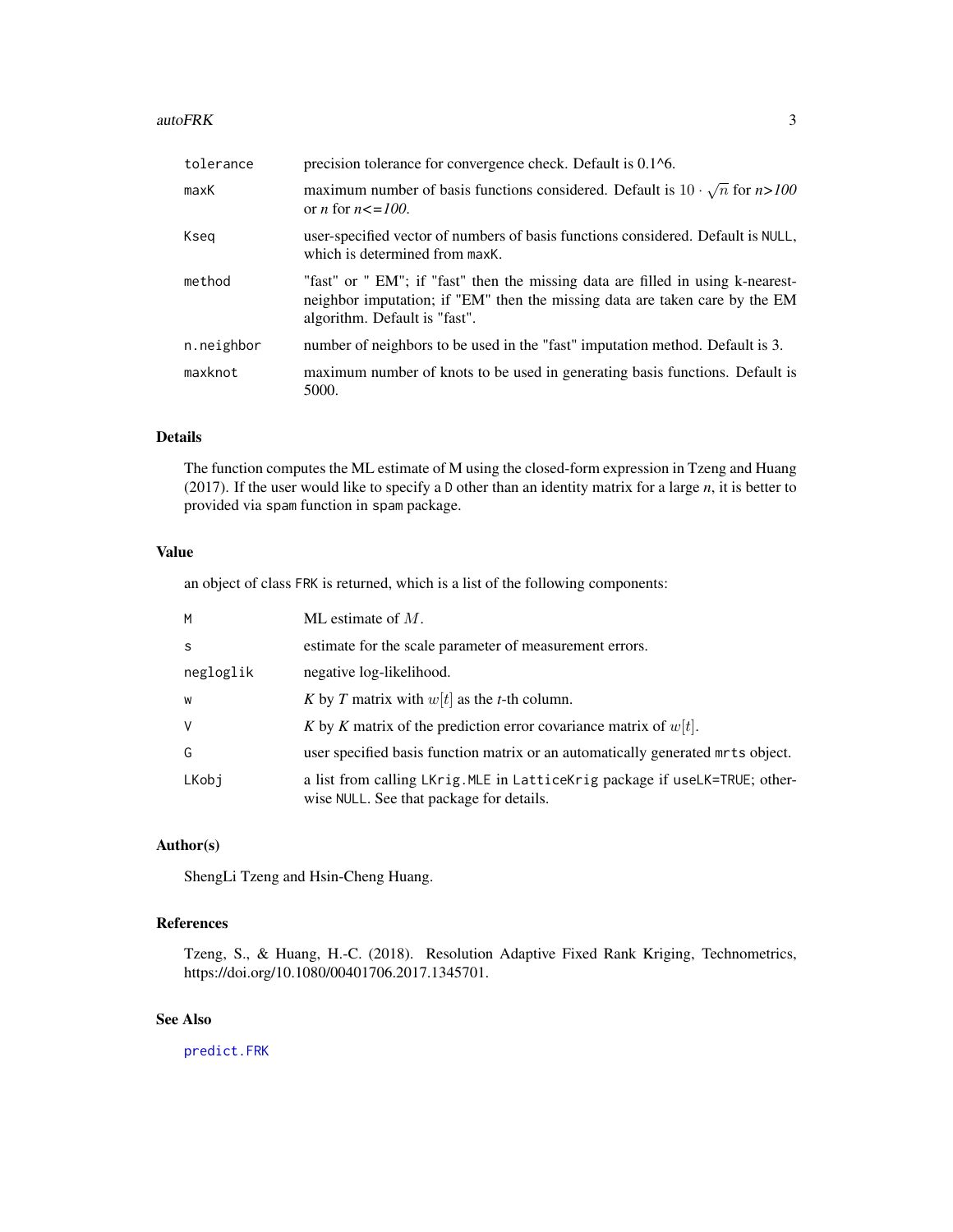#### Examples

```
#### generating data from two eigenfunctions
set.seed(0)
n=150
s=5grid1=grid2=seq(0,1,l=30)
grids=expand.grid(grid1,grid2)
fn=matrix(0,900,2)
fn[,1]=cos(sqrt((grids[,1]-0)^2+(grids[,2]-1)^2)*pi)fn[,2]=cos(sqrt((grids[,1]-0.75)^2+(grids[,2]-0.25)^2)*2*pi)
#### single realization simulation example
w=c(rnorm(1,sd=5),rnorm(1,sd=3))
y=fn%*%w
obs=sample(900,n)
z=y[obs]+rnorm(n)*sqrt(s)
X=grids[obs,]
#### method1: automatic selection and prediction
one.imat=autoFRK(Data=z,loc=X,maxK=15)
yhat=predict(one.imat,newloc=grids)
#### method2: user-specified basis functions
G=mrts(X,15)
Gpred=predict(G,newx=grids)
one.usr=autoFRK(Data=z,loc=X,G=G)
yhat2=predict(one.usr,basis=Gpred)
require(fields)
par(mfrow=c(2,2))
image.plot(matrix(y,30,30),main="True")
points(X,cex=0.5, col="grey")
image.plot(matrix(yhat$pred.value,30,30), main="Predicted")
points(X,cex=0.5, col="grey")
image.plot(matrix(yhat2$pred.value,30,30), main="Predicted (method 2)")
points(X,cex=0.5, col="grey")
plot(yhat$pred.value,yhat2$pred.value, mgp=c(2,0.5,0))
####end of single realization simulation example
#### independent multi-realization simulation example
set.seed(0)
wt = matrix(0, 2, 20)for(tt in 1:20) wt[,tt]=c(rnorm(1,sd=5),rnorm(1,sd=3))
yt=fn%*%wt
obs=sample(900,n)
zt=yt[obs,]+matrix(rnorm(n*20),n,20)*sqrt(s)
X=grids[obs,]
multi.imat=autoFRK(Data=zt,loc=X, maxK=15)
Gpred=predict(multi.imat$G,newx=grids)
```
G=multi.imat\$G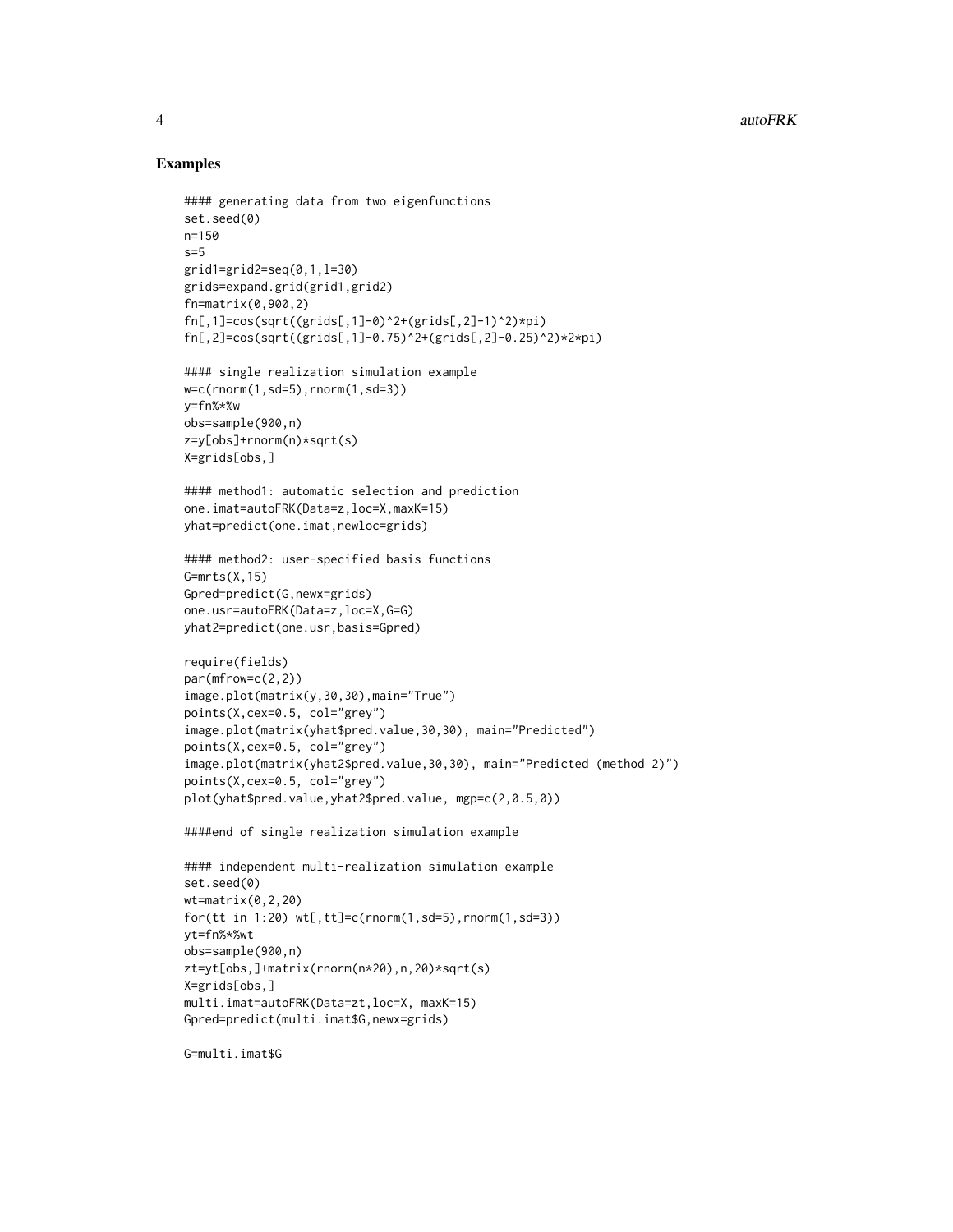```
Mhat=multi.imat$M
dec=eigen(G%*%Mhat%*%t(G))
fhat=Gpred%*%Mhat%*%t(G)%*%dec$vector[,1:2]
par(mfrow=c(2,2))
image.plot(matrix(fn[,1],30,30),main="True Eigenfn 1")
image.plot(matrix(fn[,2],30,30),main="True Eigenfn 2")
image.plot(matrix(fhat[,1],30,30), main="Estimated Eigenfn 1")
image.plot(matrix(fhat[,2],30,30), main="Estimated Eigenfn 2")
#### end of independent multi-realization simulation example
```
<span id="page-4-1"></span>mrts *Multi-Resolution Thin-plate Spline Basis Functions*

#### Description

This function generates multi-resolution thin-plate spline basis functions. The basis functions are (descendingly) ordered in terms of their degrees of smoothness with a higher-order function corresponding to larger-scale features and a lower-order one corresponding to smaller-scale details. They are useful in the spatio-temporal random effects model.

#### Usage

 $mrts(knot, k, x = NULL)$ 

#### Arguments

| knot         | m by d matrix $(d \leq 3)$ for m locations of d-dimensional knots as in ordinary<br>splines. Missing values are not allowed.                                                                            |
|--------------|---------------------------------------------------------------------------------------------------------------------------------------------------------------------------------------------------------|
| k            | the number $\left(\leq m\right)$ of basis functions.                                                                                                                                                    |
| $\mathsf{x}$ | <i>n</i> by <i>d</i> matrix of coordinates corresponding to <i>n</i> locations where the values of<br>basis functions to be evaluated. Default is NULL, which uses the <i>m</i> by d matrix<br>in knot. |

#### Value

An mrts object is generated. If x=NULL (default) it returns an *m* by *k* matrix of *k* basis function taken values at knots. With x given, it returns *n* by *k* matrix for basis functions taken values at x.

#### Author(s)

ShengLi Tzeng and Hsin-Cheng Huang.

#### References

Tzeng, S., & Huang, H. C. (2018). Resolution Adaptive Fixed Rank Kriging. Technometrics, https://doi.org/10.1080/00401706.2017.1345701.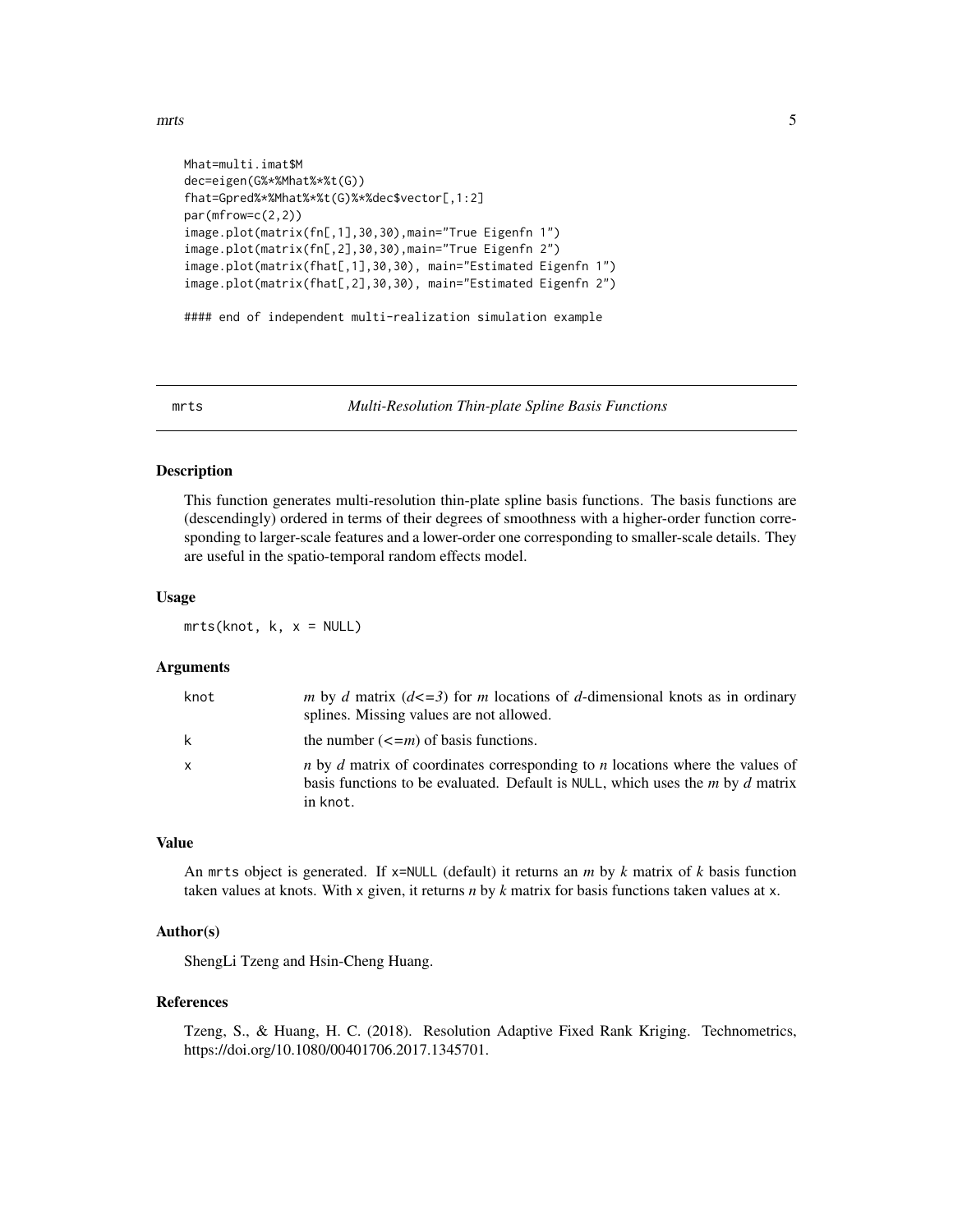#### See Also

[predict.mrts](#page-6-1)

#### Examples

```
knot=seq(0,1,l=30)
b=mrts(knot,30)
x0=seq(0,1,l=200)
bx=predict(b,x0)
par(mfrow=c(5,6),mar=c(0,0,0,0))
for(i in 1:30) { plot(bx[,i],type="l",axes=FALSE); box()}
```
<span id="page-5-1"></span>predict.FRK *Predict method for Fixed Rank Kriging*

#### Description

Predicted values and estimate of standard errors based on an "autoFRK" model object.

#### Usage

```
## S3 method for class 'FRK'
predict(object, obsData = NULL, obsloc = NULL, mu.obs = 0,
 newloc = obsloc, basis = NULL, mu.new = 0, se/report = FALSE, ...)
```
#### Arguments

| object    | a model object obtained from "autoFRK".                                                                                                                                                                                                                                                    |
|-----------|--------------------------------------------------------------------------------------------------------------------------------------------------------------------------------------------------------------------------------------------------------------------------------------------|
| obsData   | a vector with observed data used for prediction. Default is NULL, which uses the<br>Data input from object.                                                                                                                                                                                |
| obsloc    | a matrix with rows being coordinates of observation locations for obsData. Only<br>object using mrts basis functions can have obsloc different from the loc input<br>of object; not applicable for user-specified basis functions. Default is NULL,<br>which uses the loc input of object. |
| mu.obs    | a vector or scalar for the deterministic mean values at obsloc. Default is 0.                                                                                                                                                                                                              |
| newloc    | a matrix with rows being coordinates of new locations for prediction. Default is<br>NULL, which gives prediction at the locations of the observed data.                                                                                                                                    |
| basis     | a matrix with each column being a basis function taken values at newloc. It can<br>be omitted if object was fitted using default mrts basis functions.                                                                                                                                     |
| mu.new    | a vector or scalar for the deterministic mean values at newloc. Default is 0.                                                                                                                                                                                                              |
| se.report | logical; if TRUE then the standard error of prediction is reported.                                                                                                                                                                                                                        |
| $\cdots$  | not used but needed for the S3 generic/method compatibility.                                                                                                                                                                                                                               |

<span id="page-5-0"></span>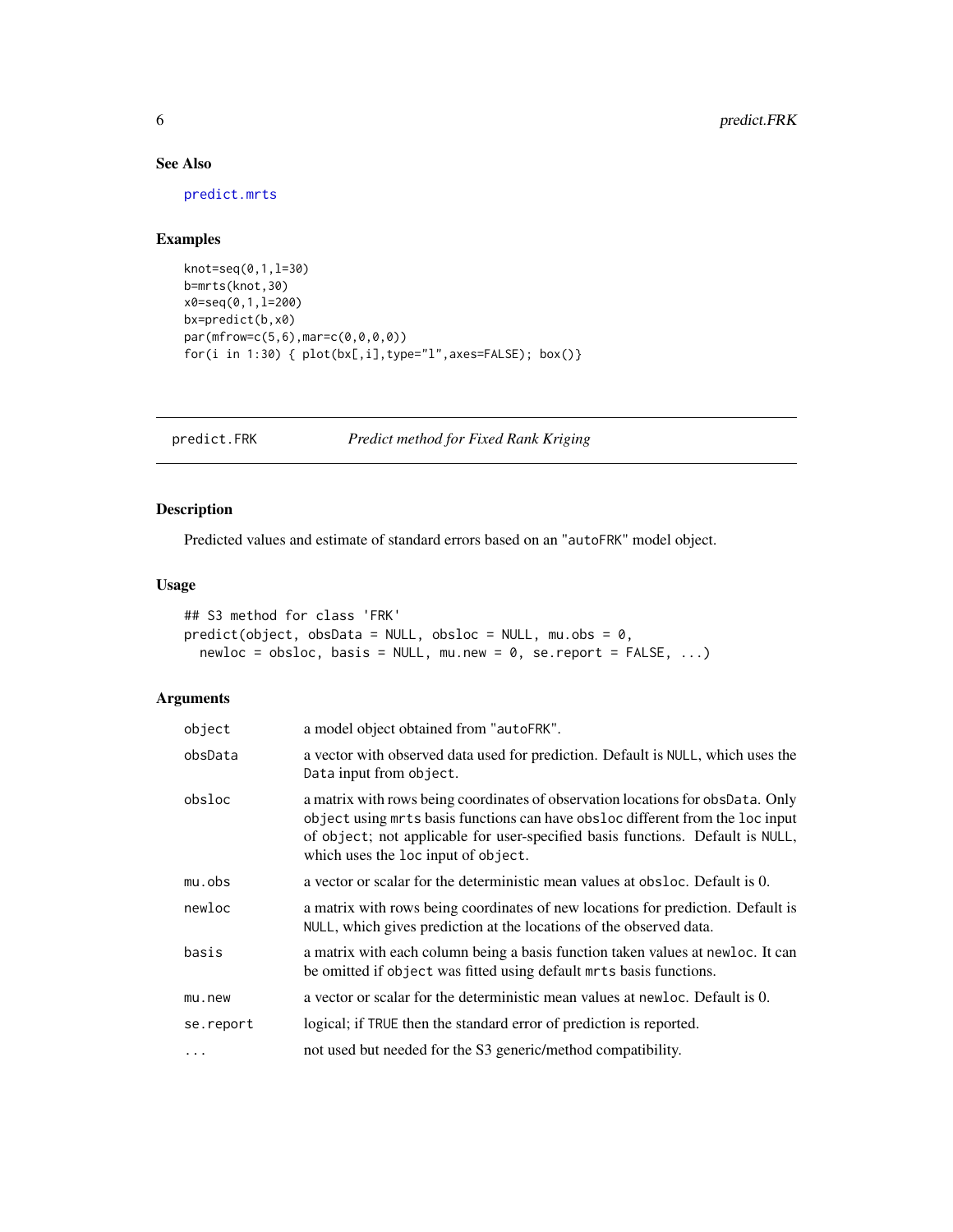#### <span id="page-6-0"></span>predict.mrts 7

#### Value

A list with the components described below.

| pred.value | a matrix with the $(i, t)$ element being the predicted value at <i>i</i> -th location and time                          |
|------------|-------------------------------------------------------------------------------------------------------------------------|
| se         | a vector with the <i>i</i> -th element being the standard error of the predicted value at<br>the <i>i</i> -th location. |

#### Author(s)

ShengLi Tzeng and Hsin-Cheng Huang.

#### See Also

[autoFRK](#page-1-1)

<span id="page-6-1"></span>predict.mrts *Multi-Resolution Thin-plate Spline Basis Functions*

#### Description

Evaluate multi-resolution thin-plate spline basis functions at given locations. This function provides a generic prediction method for mrts objects, in a similar way as predict.ns and predict.bs in splines package.

#### Usage

## S3 method for class 'mrts' predict(object, newx, ...)

#### Arguments

| object                  | object produced from calling mrts.                                                 |
|-------------------------|------------------------------------------------------------------------------------|
| newx                    | an <i>n</i> by <i>d</i> matrix of coordinates corresponding to <i>n</i> locations. |
| $\cdot$ $\cdot$ $\cdot$ | not used but needed for the S3 generic/method compatibility.                       |

#### Value

an *n* by *k* matrix of the *k* basis function in object taken values at newx.

#### Author(s)

ShengLi Tzeng and Hsin-Cheng Huang.

#### See Also

[mrts](#page-4-1)